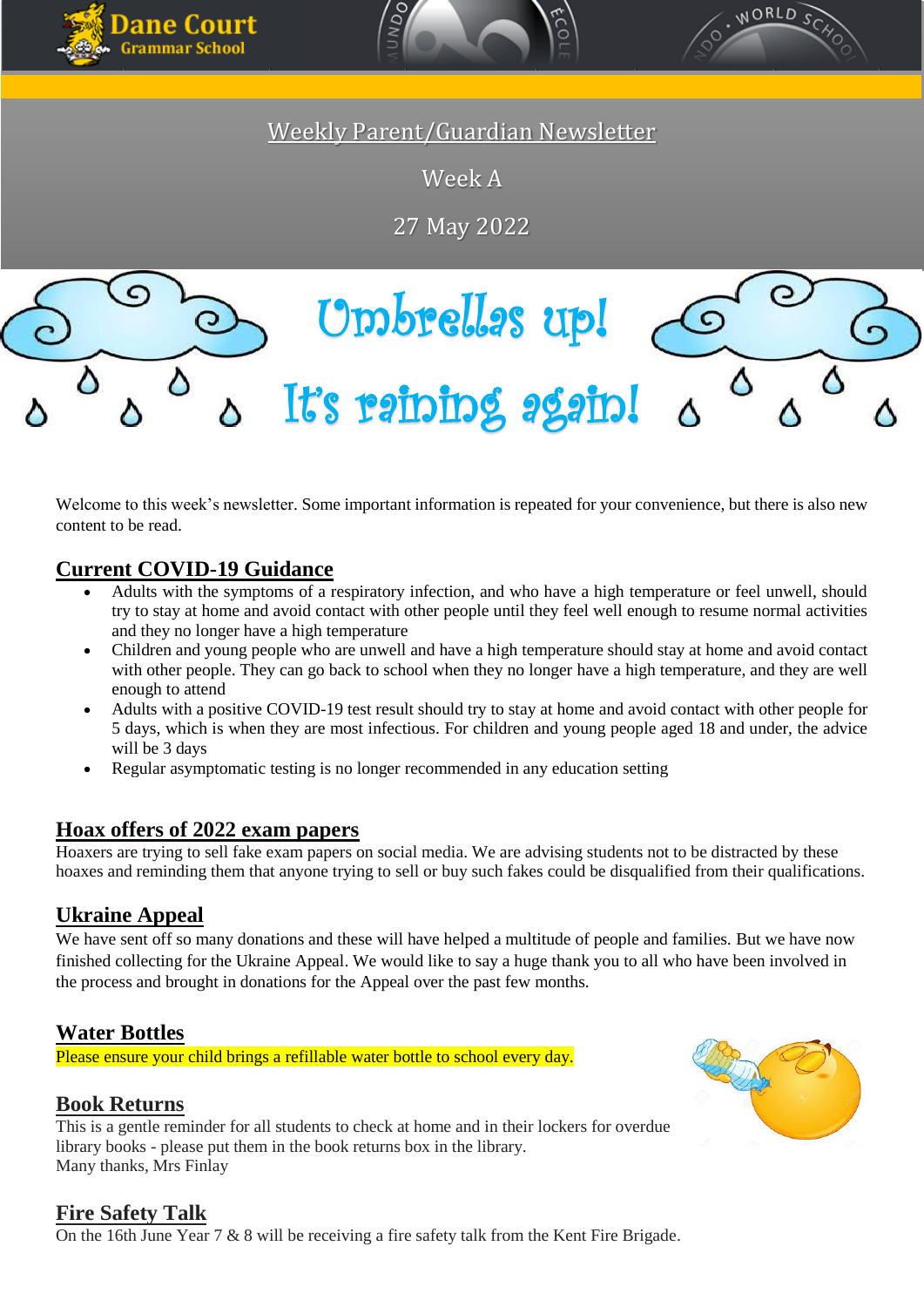





# **Year 11**

GCSE final revision lesson Thursday 16 June, Lesson 3 - L11 + L5. Please encourage your child to come along for some final revision and exam tips in preparation of the French writing paper next Thursday afternoon.

# **Careers - Virtual Work Experience**

Students in Year 10, 11, 12 and 13 should take a look at the [virtual work experience](https://www.springpod.com/virtual-work-experience) opportunities available to them via [SpringPod.](https://www.springpod.com/)

Work experience programmes cover healthcare, psychology, teaching, law, construction and more, with insight provided by large companies and organisations.

There are limited spaces available for this summer - so sign up soon. Melissa Linton, Careers Leader

## **Sports Day Banners - sheets and resources required!**

If you have any old white bed sheets, we'd be grateful to have them. We use them for making the banners the students decorate to support their houses on sports day. An example of a previous one is below. We're also looking for any spare paints that we could use. If you have anything, please send it in and ask your child to give it to their head of house next week. Thanks very much!



## **School Lunches**

We have endeavoured over the last few years to keep the cost of our set price meal at the same price of £2.35.

In the last few weeks we have been working with our caterers -Harrison Catering to expand the choices available for the set price of £2,35, so offering a nutritionally balanced meal far more reasonably priced than if the items were purchased separately.

We are hoping that students will appreciate that this is a good value healthy option and also gives them a good choice when prices of other food may well have to increase going forward.

The Free School Meal allowance is £2.35 so all students in receipt of that allowance will be able to buy these set meal options. Students entitled to a FSM are also entitled to a breakfast allowance of £1.10 which can be used from 8.00am till just before the pips at 8.35.

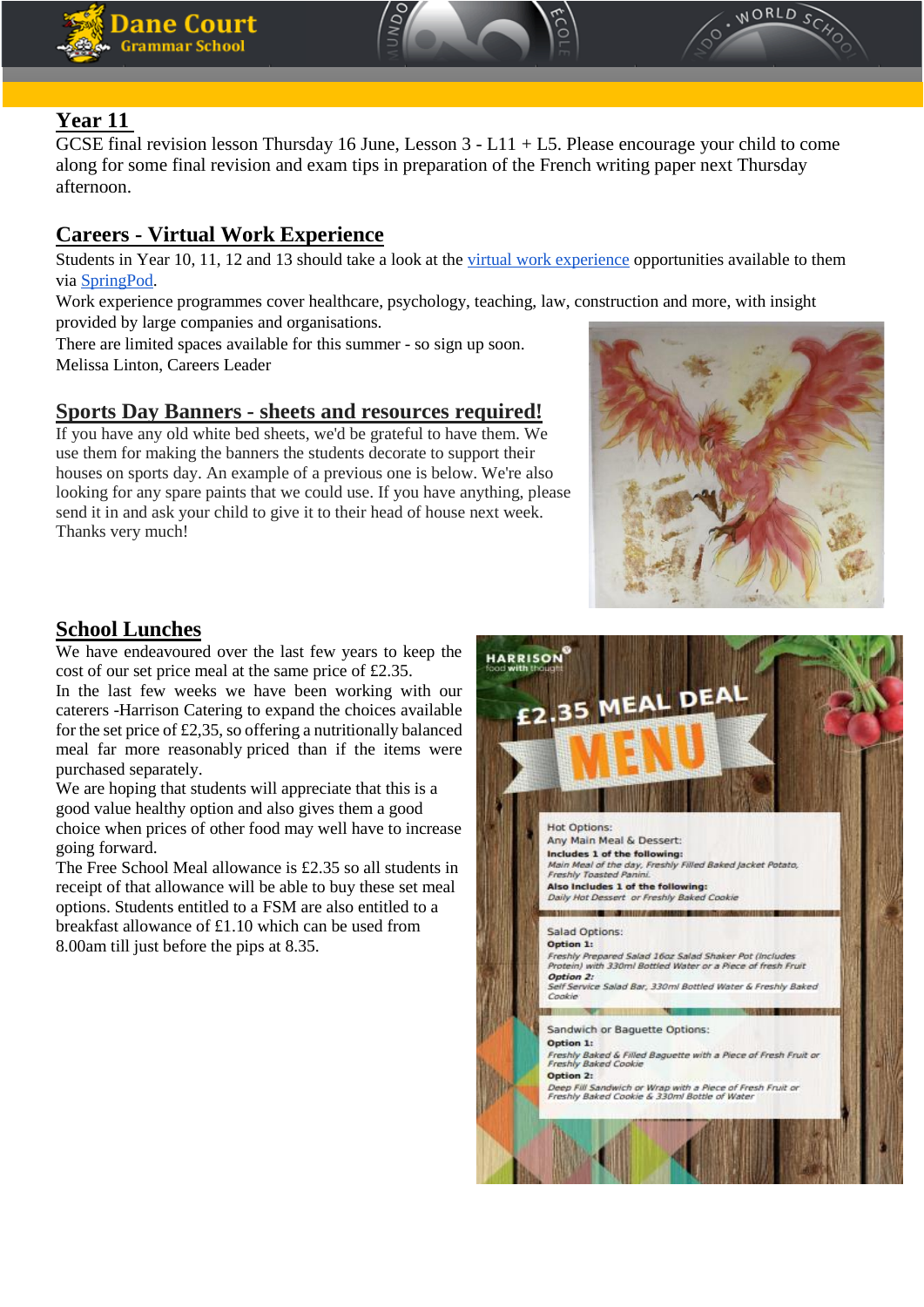





#### **Year 10 GCSE/ year 12 BTEC Business Thorpe Park Trip 6th July 2022**

Letters have gone out inviting students to join us on this trip. Payments can be made on Wisepay. I would be grateful if students could return their slips as soon as possible please as places are limited. After the 20th of June, in the unlikely event there are any spare places, the trip will be offered to year 9 students seeking to study GCSE Business in year 10 or year 11 students looking to study the Business and Finance IBCP course. Miss Diffley (Head of Business and Finance)

#### **Year 11 GCSE Business Revising for Paper 2 on Monday**

Students are directed to look on Google Classroom where they have been provided with revision activities, practice papers, markschemes and examiner reports (great for achieving top marks as they tell you what the examiner is really looking for and how they make they're judgement). An EXTRA revision session will be held P3 B1 on Monday 13th. All students are invited. Miss Diffley. (Head of Business and Finance).

#### **E-Scooters**

Our policy is that they are banned from the school site and will be confiscated if we see them on site. We will also contact parents if we see students riding them in the community. This is due to the information provided to us by the local police last year. It is against the law to use them on the pavement/footpath/bridleway and against the law to use them on the road unless they have a full driving license, insurance and tax. Here is some more specific, useful information provided by the Police Force.

#### **Where can they be used?**

E-scooters can only be used on private land to which the public does not have access without legal restrictions. The permission of the owner or occupier of the land must be obtained.

#### **Where can they not be used?**

E-scooters cannot be used at the following locations:

- **·** *Pavements*
- **·** *Footpaths*
- **·** *Bridleways*
- **·** *Highway*

*Offences are specified under:*

*s72 Highway Act 1835 - it is an offence to ride on, or to lead or draw a carriage on a pavement. This applies to almost all vehicles, with exceptions for mobility scooters and wheelchairs.*

*s34 Road Traffic Act 1988 - it is an offence to drive a mechanically propelled vehicle:*

*(a) on to or upon any common land, moorland or land of any other description, not being land forming part of a road, or*

*(b) on any road being a footpath, bridleway or restricted byway*

#### **Which driving licence is required?**

Riders must have a category  $Q$  entitlement on their driving licence. Category  $Q$  is included on full or provisional licences for categories AM, A and B. If someone has one of these licences, they can ride an e-scooter. Note also that provisional licence holders don't need to display L-plates whilst riding an e-scooter a trial.

Foreign licence holders can use e-scooters if they have a valid full licence (so long as this does not prohibit them from driving low-speed mopeds and motorcycles). Foreign provisional licence holders cannot use e-scooters in the trial. The minimum age to drive or ride a category Q vehicle is 16 as per regulation 9 Motor Vehicles (Driving Licences) Regulations 1999.

On a practical level those operating the trials will inform the holders of non-UK licences to have the licence with them whilst using the vehicle.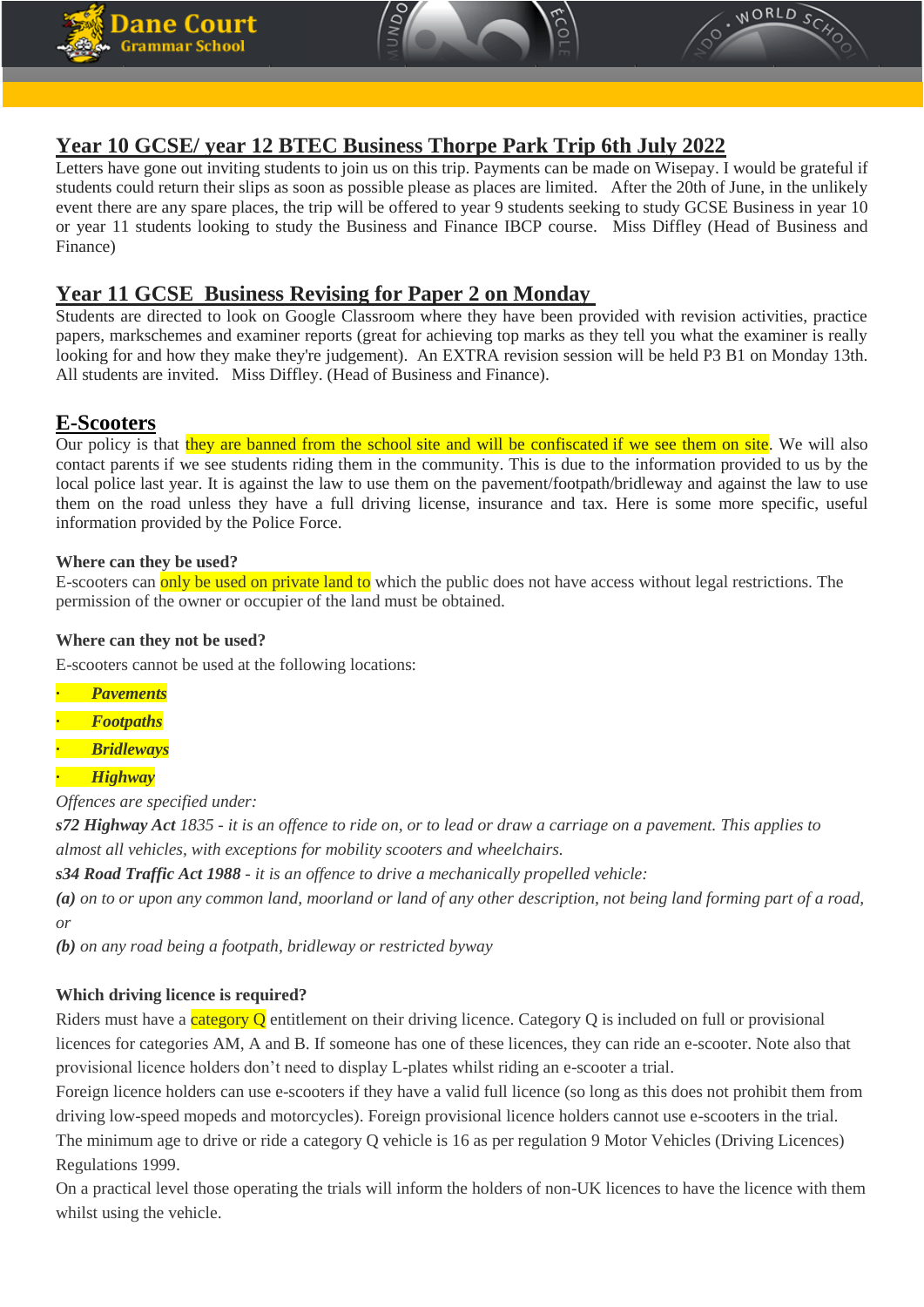





## **News from the Music Department**

We are delighted to announce that the Dane Court Orchestra will be performing around Thanet in July.

On Wednesday 6th July we will be playing on Broadstairs Bandstand 1-2pm so please do come along to support us if you are free.

On Thursday 14th July we will be performing as part of the Coastal Academies Trust Concert at the Winter Gardens in Margate. Tickets limited and will be available through WisePay towards the end of June.

We can't wait to share our music with the community and hope to see you there.



#### **Swimming the Channel!**

We are extremely proud of our year 12 student Mabel N. who this week, in relay with her Father, Brother and Sister, very impressively swam the British Channel to raise money for a local independent charity KRAN (Kent Refugee Action Network). They offer help and support for young people aged predominantly 16-24 who have arrived in Kent on their own. KRAN provides a safe space, assistance with housing, education and so much more to help their young people succeed and develop their full potential. An aspiration for young people, also close to Dane Court's heart. Mable and her family have already raised almost £7,000. Further donations can be made here <https://www.gofundme.com/f/naisbitts-channel-swim-for-kran>

# **Business Trip to Thorpe Park 6th July 2022 - Year 10 &12**

To help Business students appreciate the strategies and promotional techniques of a modern business, we are arranging an educational visit to Thorpe Park for students studying business in year 10 and 12. Students will conduct their own primary research at the resort, as well as attending an interactive workshop on 'The Marketing and Promotion of Thorpe Park'. There will also be some time for students to experience the park as a customer. Students will need to arrive at school by 7.20am and be picked up at approximately 8.30pm. Tickets will cost £39.

There are 53 places available. and 58 students eligible. Places will be allocated on a first come basis. If your child would like to come along, please express your interest on Wisepay. by half term.

## **School's Curriculum Intent**

During half term we had the large curved wall in the Heart painted with our School's Curriculum Intent by Artist: Amber Anderson. We'd like to thank Amber for her brilliant work and hope that students, staff and visitors enjoy it for many years to come.

| Le cim to give our students the KNOWLEDGE and SKILLS to succeed in the world as it is. |
|----------------------------------------------------------------------------------------|
| 1.11SDOM EMPATHY and COURAGE to fashion the<br>in the world as it should be            |
|                                                                                        |
|                                                                                        |

# **Car Boot Fairs!**

The Dane Court Grammar School Parents' Association are pleased to announce the dates of our popular boot fairs for this year! There's no need for stallholders to book, just turn up at 6:00am. £8 for cars and £10 for vans. The boot fairs are open to the general public at 6:30am and refreshments are available.

If any parent would like to help on gate duty at any one of these events please contact Gloria Riley

at [riley@danecourt.kent.sch.uk](mailto:riley@danecourt.kent.sch.uk)

This year's events are as follows: Saturday 11 June 2022 Saturday 9 July 2022 Saturday 10 September 2022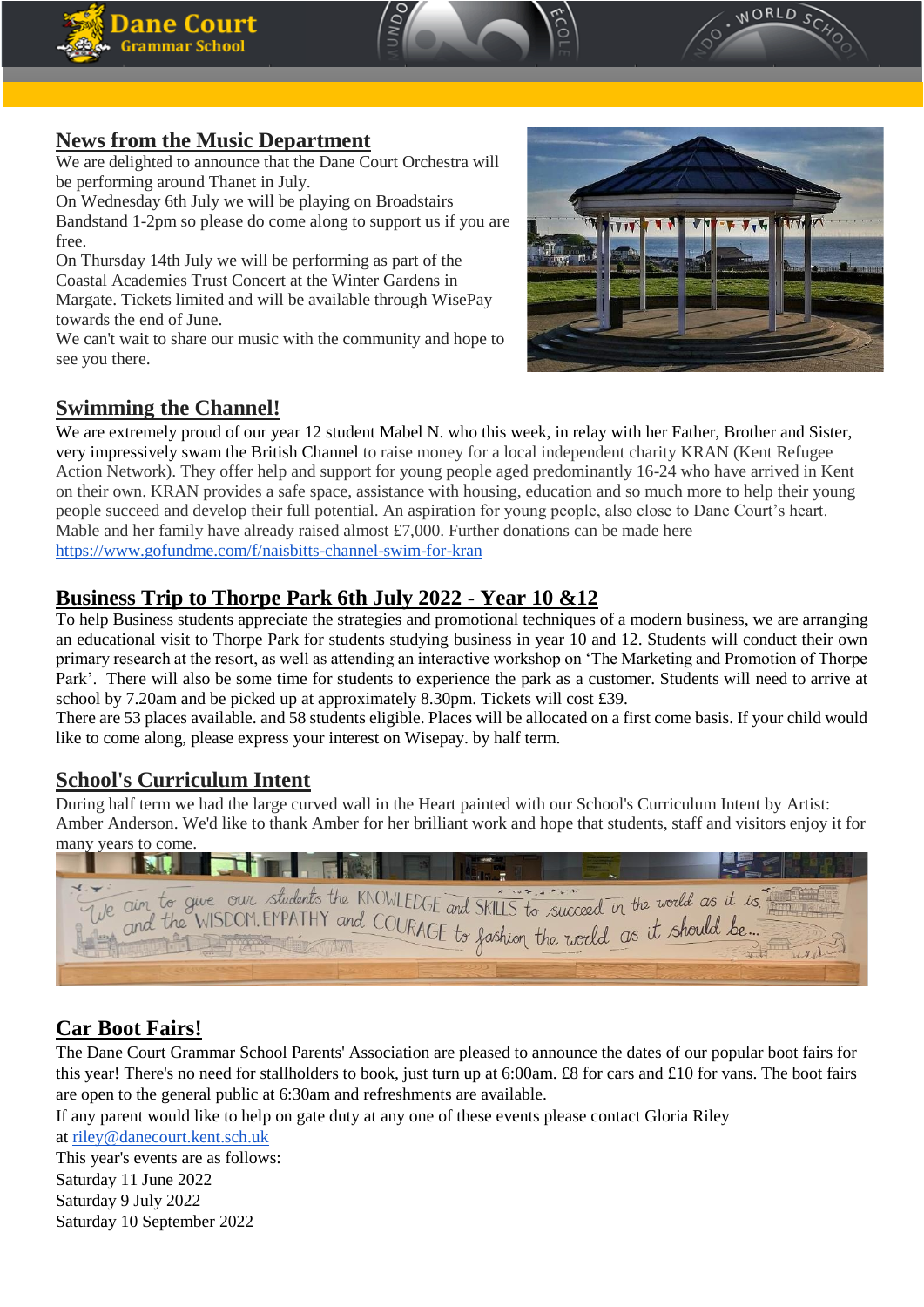





## **NHS Emotional Wellbeing Practitioner workshops**

Please see this flyer for the NHS Emotional Wellbeing Practitioner workshops this term. If you would like a link to the course, please contact Mrs Holmes on [holmes@danecourt.kent.sch.uk](mailto:holmes@danecourt.kent.sch.uk)



Our workshops are held on Microsoft Teams. You do not need an account to join. You will need access to the internet.

We look forward to meeting you.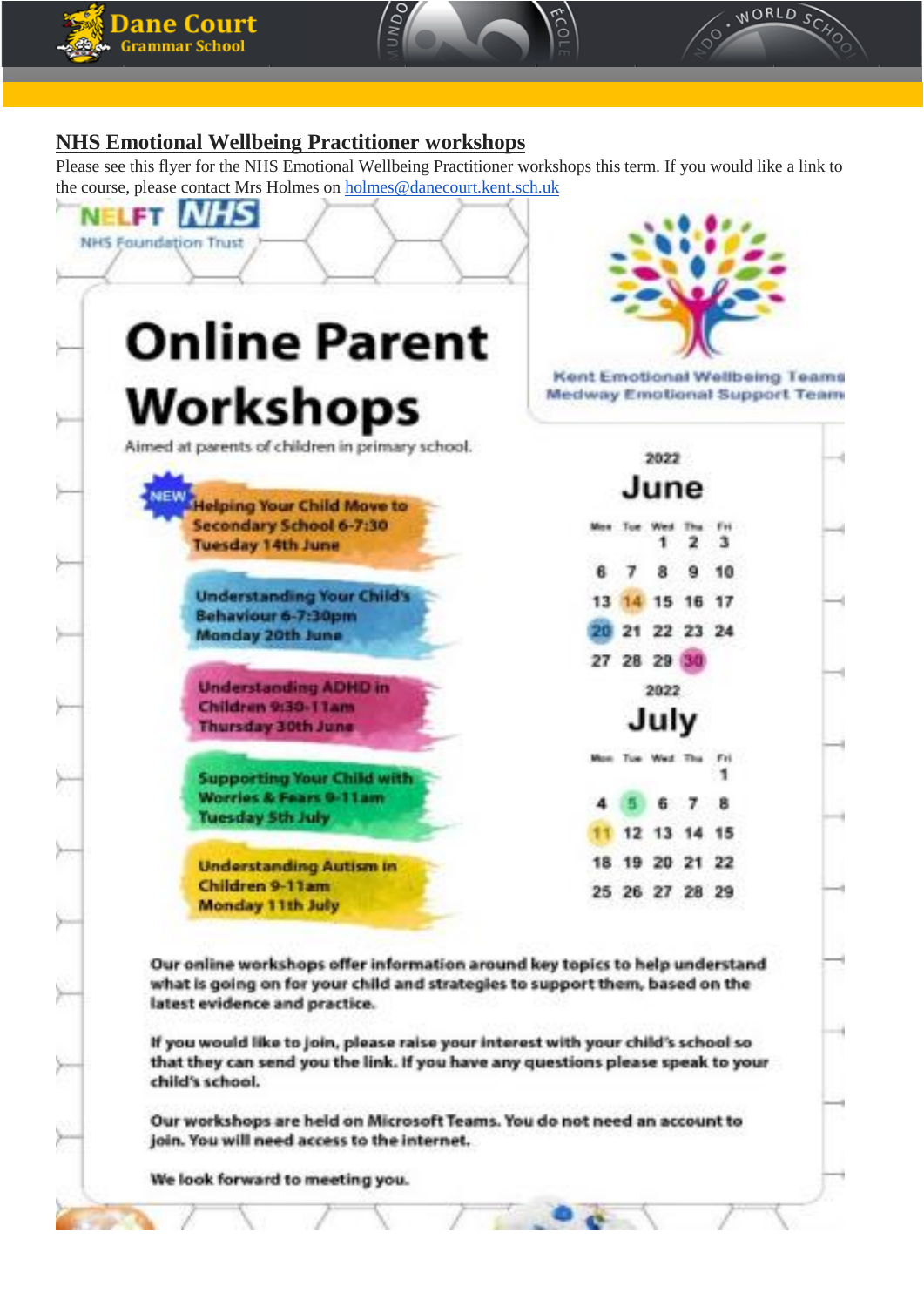





#### **Lost property this week**

We have a few unnamed items in our lost property already this term. They include a key, a bracelet, pencil case and water bottles.

We also have a Motorola phone which was found at the train station, but can be identified as belonging to a Dane Court student. If you believe that this could belong to your child, it can be claimed by providing a description, such as colour, case, identifying marks/stickers, item(s) kept in back of the case.

Please remember to name any items your child brings into school to help us quickly return any lost items. Photos of the easily identified items are set out below. If you recognise any of them, or think that the items of unnamed uniform may belong to your child, please do contact the office on 01843 864941 to arrange collection as soon as possible. Many thanks, Office Team







**THE END**